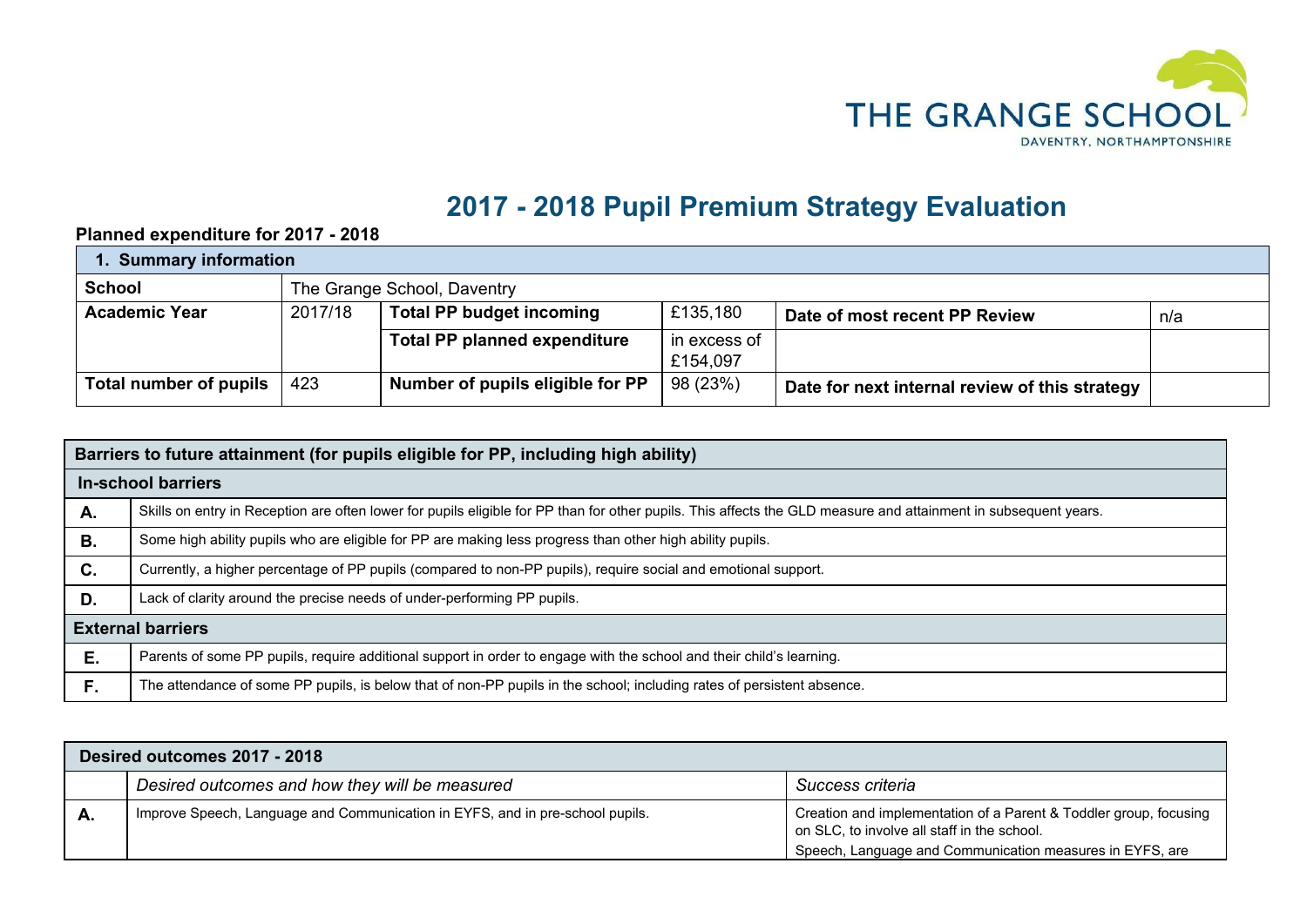| <b>B.</b> | Higher rates of progress in all year groups for high attaining pupils eligible for PP.                                       | improved from 2016/2017.<br>Improvements to SLC result in improved attainment in Early Reading.<br>The gap between pupils eligible for PP in Reception and non-PP<br>pupils is narrowed or non-existent.<br>Pupils eligible for PP identified as higher attaining make as much<br>progress as all higher attaining pupils in maths, reading and writing. |
|-----------|------------------------------------------------------------------------------------------------------------------------------|----------------------------------------------------------------------------------------------------------------------------------------------------------------------------------------------------------------------------------------------------------------------------------------------------------------------------------------------------------|
| C.        | Social and emotional issues of PP pupils addressed.                                                                          | The attainment gap will also be closing.<br>Wellbeing trackers to show improved SEMH in PP pupils.                                                                                                                                                                                                                                                       |
|           |                                                                                                                              |                                                                                                                                                                                                                                                                                                                                                          |
| D.        | To achieve clarity around the precise needs of under-performing PP children and to ensure that these<br>needs are being met. | Under-performing PP children to be assessed re SEND, SEMH,<br>attendance issues.<br>Individualised plans and programmes in place to address identified<br>needs.<br>Individual attainment and progress to be improved in direct relation to<br>the additional support implemented.<br>Mentoring in place for children in Y2 & Y6 initially.              |
| Е.        | Increased involvement in learning for PP pupils will ensure better attainment and progress in learning.                      | PP pupils will achieve expected or better standards of attainment, in<br>line with that of all pupils nationally.                                                                                                                                                                                                                                        |
| F.        | Attendance of PP pupils being managed effectively.                                                                           | The attendance of PP pupils will have improved compared to<br>2016/2017. Rates of persistent absence of PP pupils will also<br>improve. There will be effective and comprehensive support<br>programmes in place to address attendance issues.                                                                                                           |

| <b>Planned expenditure</b>                                                                   |                                                                                                |                                                                                                                                                                                                                                                                                                                                                                                                                                                                                           |                                                                                                                                              |                                                                                                        |                                                                                                                                                                                                            |  |
|----------------------------------------------------------------------------------------------|------------------------------------------------------------------------------------------------|-------------------------------------------------------------------------------------------------------------------------------------------------------------------------------------------------------------------------------------------------------------------------------------------------------------------------------------------------------------------------------------------------------------------------------------------------------------------------------------------|----------------------------------------------------------------------------------------------------------------------------------------------|--------------------------------------------------------------------------------------------------------|------------------------------------------------------------------------------------------------------------------------------------------------------------------------------------------------------------|--|
| Academic year                                                                                | 2017 / 2018                                                                                    |                                                                                                                                                                                                                                                                                                                                                                                                                                                                                           |                                                                                                                                              |                                                                                                        |                                                                                                                                                                                                            |  |
|                                                                                              |                                                                                                |                                                                                                                                                                                                                                                                                                                                                                                                                                                                                           |                                                                                                                                              |                                                                                                        |                                                                                                                                                                                                            |  |
| i. Quality of teaching for all                                                               |                                                                                                |                                                                                                                                                                                                                                                                                                                                                                                                                                                                                           |                                                                                                                                              |                                                                                                        |                                                                                                                                                                                                            |  |
| <b>Desired outcome</b>                                                                       | Chosen action /<br>approach                                                                    | What is the evidence and rationale<br>for this choice?                                                                                                                                                                                                                                                                                                                                                                                                                                    | How will you ensure it is<br>implemented well?                                                                                               | <b>Staff lead</b>                                                                                      | Impact of<br>actions                                                                                                                                                                                       |  |
| A. Improve Speech,<br>Language and<br>Communication in<br>EYFS, and in<br>pre-school pupils. | <b>EYFS</b> curriculum that<br>focuses on SL&C<br>Pre-school provision<br>that focuses on SL&C | The Communication Trust's review 'Talking<br>about a generation' emphasises the need<br>for SL&C provision. Talking About a<br>Generation highlights research showing<br>that by the age of five, 75% of children who<br>experienced poverty persistently throughout<br>the early years are below average in<br>language development, compared to 35%<br>of children who never experienced poverty.<br>Up to 50% of children starting school in the<br>most disadvantaged areas will have | A team of middle leaders will lead on<br>this initiative. This will be monitored<br>by the HT and DHT, supported by the<br>whole staff team. | Louise<br>Harris -<br><b>EYFS Lead</b><br>Caroline<br>Colledge -<br>English Lead<br>Laura<br>Waldock - | EYFS provision<br>planning evidences a<br>greater emphasis on<br>speech, language and<br>communication.<br>Focused, targeted<br>provision in place as<br>bart of universal offer to<br>lall children. SL&C |  |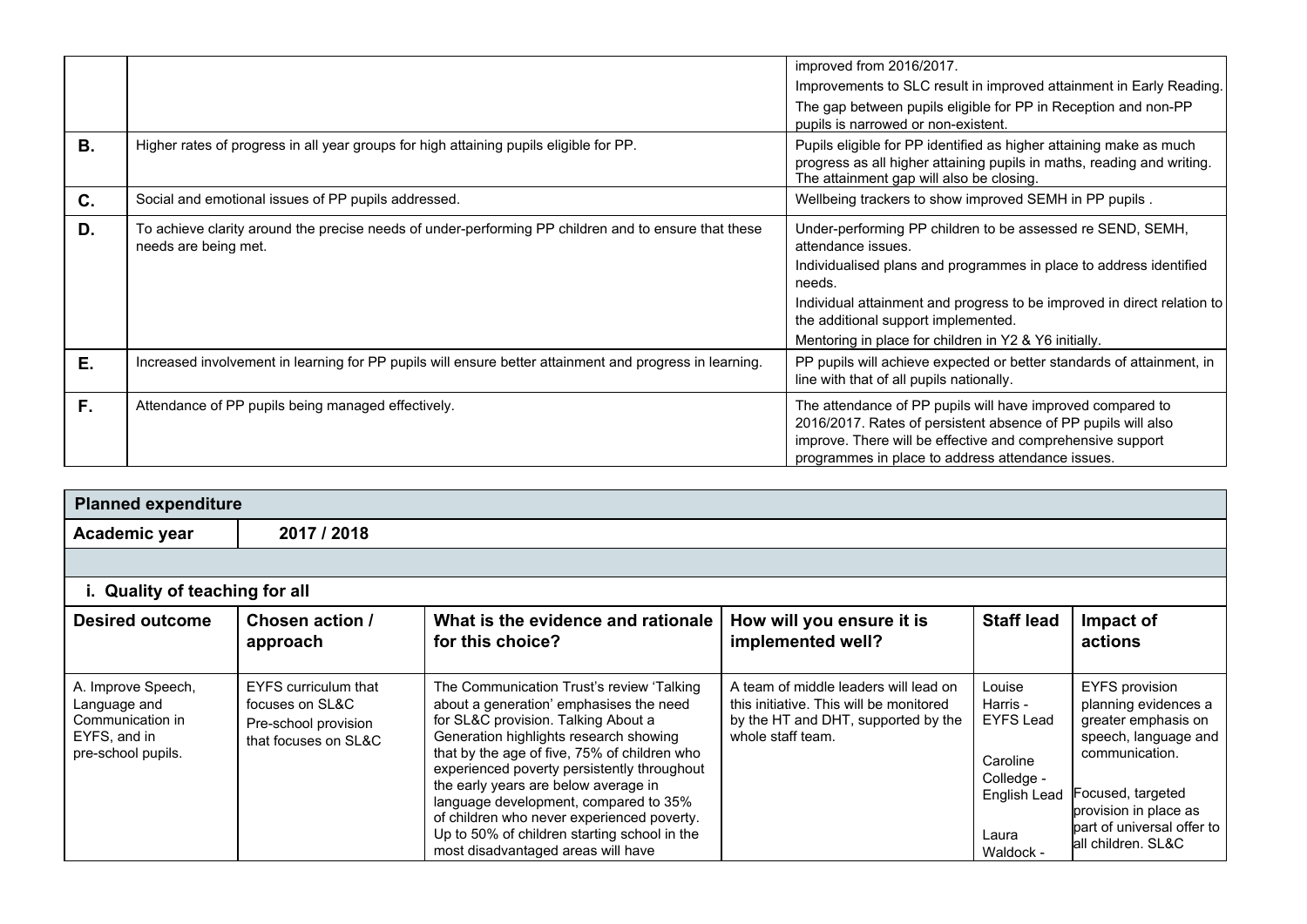|                                                            | Additional high quality<br>Nursery nurses / SL&C<br>experts in Nursery /<br>Reception to provide<br>focused, targeted<br>intervention for PP pupils | speech, language and communication<br>needs (SLCN). In school-aged children the<br>likelihood of being identified as having<br>SLCN is 2.3 times greater for children<br>eligible for free school meals and living in<br>areas of disadvantage.<br>Some of the pupils need targeted support to<br>catch up. This approach is effective as<br>intervention will occur at the point of learning.                                       | Organise timetable to ensure staff<br>delivering<br>provision<br>have<br>sufficient preparation and delivery<br>time.                                                                                                                                                                                                                                                                                  | English Lead<br>Nursery /<br>Reception<br>class<br>teachers<br>FS Leader            | objectives in place each<br>week.<br>For September 2018,<br>SL&C experts in place<br>as part of<br>newly-established CSI<br>team.                                                                                                                                                                                                                                                                                                                                                                                                                                                                                                     |
|------------------------------------------------------------|-----------------------------------------------------------------------------------------------------------------------------------------------------|--------------------------------------------------------------------------------------------------------------------------------------------------------------------------------------------------------------------------------------------------------------------------------------------------------------------------------------------------------------------------------------------------------------------------------------|--------------------------------------------------------------------------------------------------------------------------------------------------------------------------------------------------------------------------------------------------------------------------------------------------------------------------------------------------------------------------------------------------------|-------------------------------------------------------------------------------------|---------------------------------------------------------------------------------------------------------------------------------------------------------------------------------------------------------------------------------------------------------------------------------------------------------------------------------------------------------------------------------------------------------------------------------------------------------------------------------------------------------------------------------------------------------------------------------------------------------------------------------------|
| B. Improved progress for<br>higher attaining PP<br>pupils. | Staff training on planning<br>for challenge.                                                                                                        | Attainment of high ability pupils eligible for<br>PP is lower than other higher attaining<br>pupils. We want to ensure that PP pupils<br>can achieve high attainment as well as<br>simply 'meeting expected standards'. We<br>will work with all teachers to ensure that<br>sufficient challenge is in place for all pupils.<br>Specific intervention for those PP pupils<br>identified as having the potential to attain<br>highly. | Continued focus on planning for<br>challenge during staff meeting<br>sessions. RAG system (as above)<br>will indicate whether pupils are being<br>challenged appropriately<br>Use staff meetings and training days<br>to deliver training.<br>Specific input from additional leaders<br>(including Senior Leadership Team)<br>to accelerate the progress of these<br>pupils towards the higher levels. | HT / DHT<br>HT/DHT<br>Class<br>teachers<br>during<br>specialist<br>teaching<br>time | EYFS - the % of PP<br>pupils achieving the<br>early learning goals<br>were above national<br>averages in:<br>Self confidence and<br>self-awareness<br>Listening and attention<br>Moving and Handling<br>Health & Self care<br>The % of PP pupils<br>exceeding the early<br>learning goals was<br>above national<br>averages in all areas<br>except writing.<br>Y1 phonics - the % of<br>PP pupils passing the<br>phonics screen is now<br>on an upward trend<br>and exceeds the<br>national average.<br>There was a very<br>significant<br>improvement in this<br>from 2017 to 2018.<br>At KS1, PP attainment<br>at the greater depth |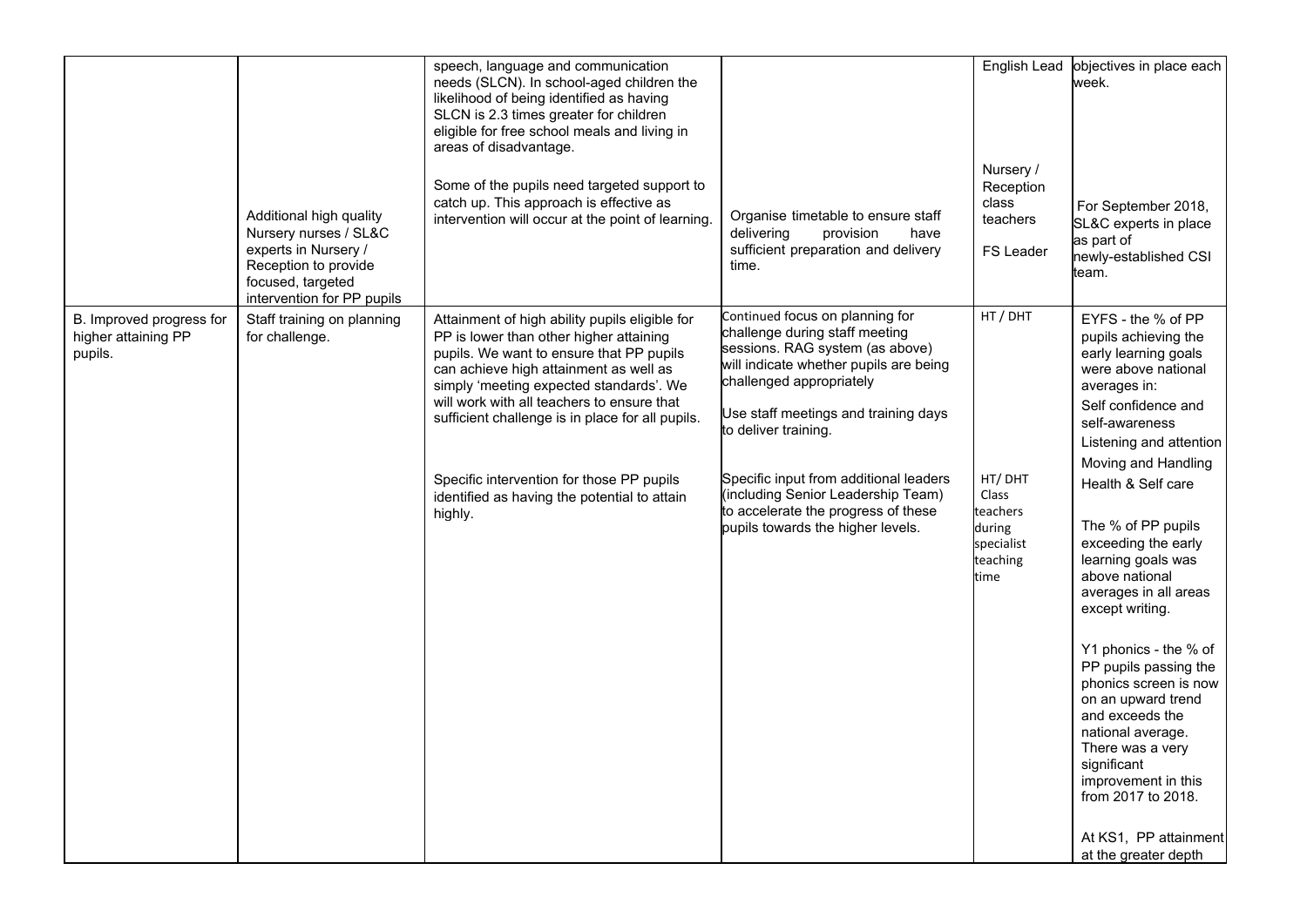|                                                                                                                                   |                                                                                                               |                                                                                                                                                                                                                                            |                                                                                                                                                                                                    |                        | standard in reading is<br>now within 3% of the<br>attainment of all pupils.<br>At KS2, PP attainment<br>in writing increased<br>compared to 2017 and<br>is above the national<br>average. The gap<br>between PP and all<br>pupils has narrowed to<br>$2%$ . |
|-----------------------------------------------------------------------------------------------------------------------------------|---------------------------------------------------------------------------------------------------------------|--------------------------------------------------------------------------------------------------------------------------------------------------------------------------------------------------------------------------------------------|----------------------------------------------------------------------------------------------------------------------------------------------------------------------------------------------------|------------------------|-------------------------------------------------------------------------------------------------------------------------------------------------------------------------------------------------------------------------------------------------------------|
| E. Increased involvement<br>of parents in learning for<br>PP pupils will ensure<br>better attainment and<br>progress in learning. | More events to attract<br>parents into school to<br>learn more about<br>engaging with children's<br>learning. | EEF (Education Endowment Foundation)<br>research suggests that increasing parental<br>involvement leads to moderate impact with<br>moderate costs (based on moderate<br>evidence). This can be a low cost solution to<br>underperformance. | Use staff from across the school to<br>facilitate Parent & Toddler groups, to<br>lensure all staff are invested in the focus<br>on SL&C.<br>Provide appropriate training for all staff<br>on SL&C. | HT / DHT to<br>monitor | Parent & Toddler<br>group engaging<br>parents and children<br>from birth<br>SL&C team in place for<br>2018 - 2019, with<br>training planned to<br>ensure specialist<br>knowledge.                                                                           |
| Total budgeted cost: HLTA cover (Parent & Toddler group)                                                                          |                                                                                                               |                                                                                                                                                                                                                                            |                                                                                                                                                                                                    |                        |                                                                                                                                                                                                                                                             |
| <b>HLTA cover (SL&amp;C focus)</b>                                                                                                |                                                                                                               |                                                                                                                                                                                                                                            |                                                                                                                                                                                                    |                        | £3,340                                                                                                                                                                                                                                                      |
| <b>Family Support costs</b>                                                                                                       |                                                                                                               |                                                                                                                                                                                                                                            |                                                                                                                                                                                                    |                        | £50,240                                                                                                                                                                                                                                                     |
|                                                                                                                                   | <b>Specialist SL&amp;C work</b>                                                                               |                                                                                                                                                                                                                                            |                                                                                                                                                                                                    |                        | £20,677                                                                                                                                                                                                                                                     |
| Specialist teacher to cover classes to allow class teachers to run interventions                                                  |                                                                                                               |                                                                                                                                                                                                                                            |                                                                                                                                                                                                    |                        |                                                                                                                                                                                                                                                             |

| <b>Targeted support</b><br>ii. |                                  |                                                        |                                                |                   |                                            |  |
|--------------------------------|----------------------------------|--------------------------------------------------------|------------------------------------------------|-------------------|--------------------------------------------|--|
| <b>Desired outcome</b>         | <b>Chosen</b><br>action/approach | What is the evidence and rationale<br>for this choice? | How will you ensure it is<br>implemented well? | <b>Staff lead</b> | When will you<br>review<br>implementation? |  |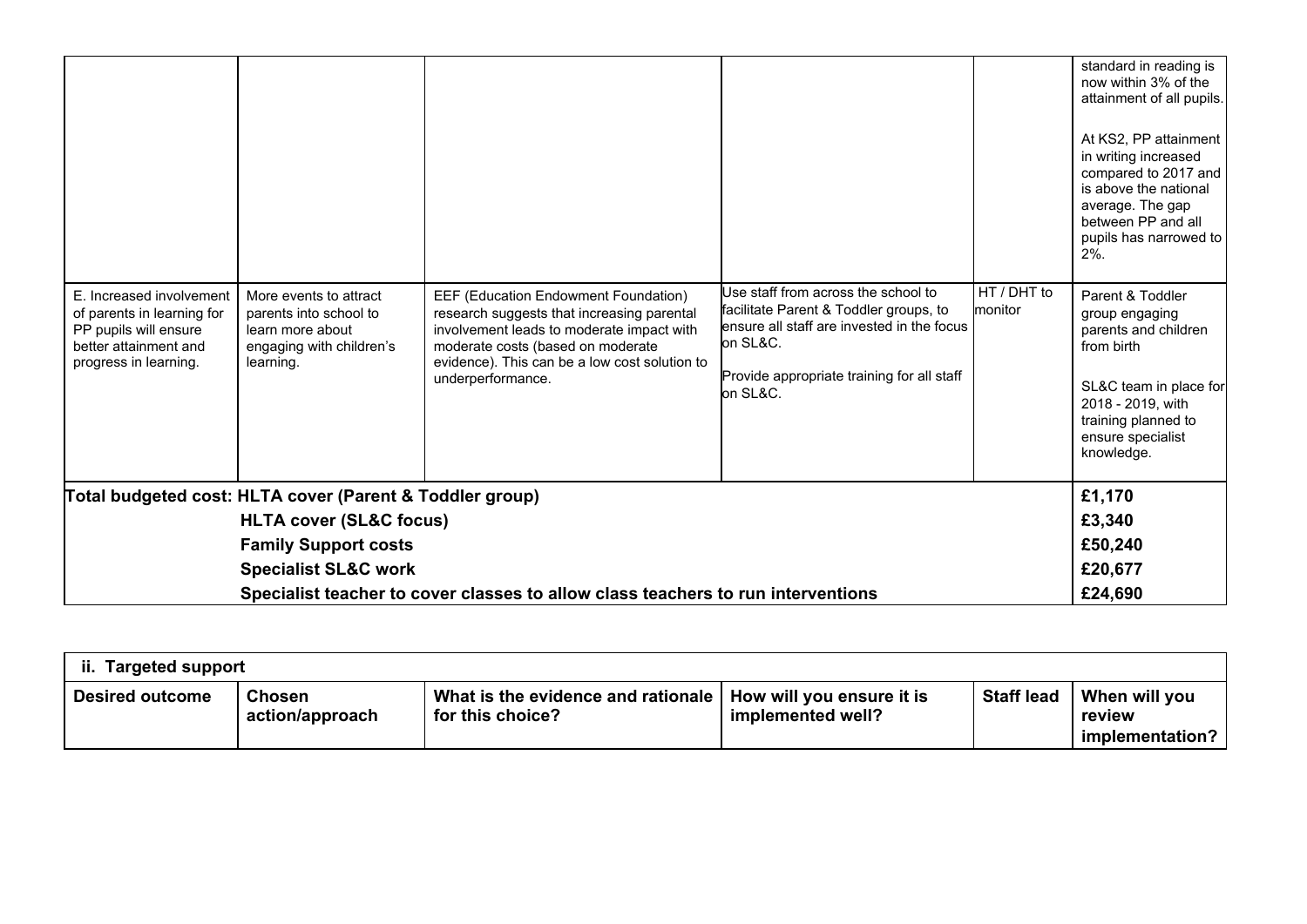| C. To address the<br>SEMH needs of PP<br>pupils and their families,<br>where appropriate.                                                   | Use family support worker<br>to engage with pupils and<br>parents.<br>To engage appropriate<br>outside agencies to meet<br>the SEMH needs of PP<br>pupils.<br>Develop restorative<br>approaches and focus on<br>positive behaviours.                                                                                                                                                                                                                                                                                                                                                                 | The EEF Toolkit suggests that targeted<br>interventions matched to specific pupils with<br>particular needs or behavioural issues can<br>be effective, especially for older pupils.<br>Our own research amongst our pupils<br>shows that some PP children with SEMH<br>needs are unable to access the curriculum<br>because of this, and need to be taught the<br>necessary SEMH skills alongside acadmic<br>content. | Ensure identification of target pupils is<br>fair, transparent and properly<br>recorded.<br>Monitor SEMH but also monitor<br>whether improvements in SEMH<br>translate into improved attainment.                                                                                | <b>SENDCos</b><br>Senior<br>Family<br>Support<br>Worker<br>HT / DHT<br>Specialist<br>Support<br>Staff | Process of improving<br>SEMH in PP pupils<br>has begun, and needs<br>to continue in 2018 -<br>2019<br>Investment in ELSA<br>training to support<br>specialist work in<br>emotional literacy<br>SEMH needs clearly<br>identified and staff<br>training in swift<br>identification begun.                                                                                                                                                               |
|---------------------------------------------------------------------------------------------------------------------------------------------|------------------------------------------------------------------------------------------------------------------------------------------------------------------------------------------------------------------------------------------------------------------------------------------------------------------------------------------------------------------------------------------------------------------------------------------------------------------------------------------------------------------------------------------------------------------------------------------------------|-----------------------------------------------------------------------------------------------------------------------------------------------------------------------------------------------------------------------------------------------------------------------------------------------------------------------------------------------------------------------------------------------------------------------|---------------------------------------------------------------------------------------------------------------------------------------------------------------------------------------------------------------------------------------------------------------------------------|-------------------------------------------------------------------------------------------------------|-------------------------------------------------------------------------------------------------------------------------------------------------------------------------------------------------------------------------------------------------------------------------------------------------------------------------------------------------------------------------------------------------------------------------------------------------------|
| D. To achieve clarity<br>around the precise needs<br>of under-performing PP<br>children and to ensure<br>that these needs are<br>being met. | HT / DHT to track PP<br>pupils; overlaying<br>attendance against<br>attainment and progress.<br>SENDCos to identify the<br>precise needs of children<br>who are<br>under-performing.<br>High-quality, time-limited<br>interventions to be<br>implemented<br>SENDCos to support<br>class teachers to ensure<br>that the needs of PP<br>pupils with SEND needs<br>are met.<br>Higher-attaining PP<br>pupils to be identified.<br>HA Champion to support<br>class teachers to ensure<br>that the needs of these<br>pupils are met.<br>HT to ensure that all PP<br>pupils are engaging<br>appropriately. | Analysis of our own data into multiple<br>vulnerabilities of children shows that some<br>PP children may also have underlying SEN                                                                                                                                                                                                                                                                                     | of SENDCos<br>to<br>Work<br>be<br>monitored by HT / DHT & SEND<br>Governors<br>Data to be tracked and attainment<br>and<br>progress to be closely<br>monitored<br>Impact of interventions to be<br>monitored by SENDCos and by<br>HT/DHT<br>at<br>Pupil<br>{rogress<br>Meetings | HT / DHT<br><b>SENDCos</b><br>HA<br>Champion                                                          | Increased<br>understanding of<br>multiple vulnerabilities<br>SLT tracking pupils,<br>with middle leaders<br>and attendance<br>manager increasing in<br>their knowledge and<br>understanding of this<br>area<br>Under-performing<br>children identified and<br>work in place to<br>identify needs of<br>children<br>Work in this area<br>needs to continue to<br>be developed further in<br>order to continue to<br>raise standards for PP<br>children |